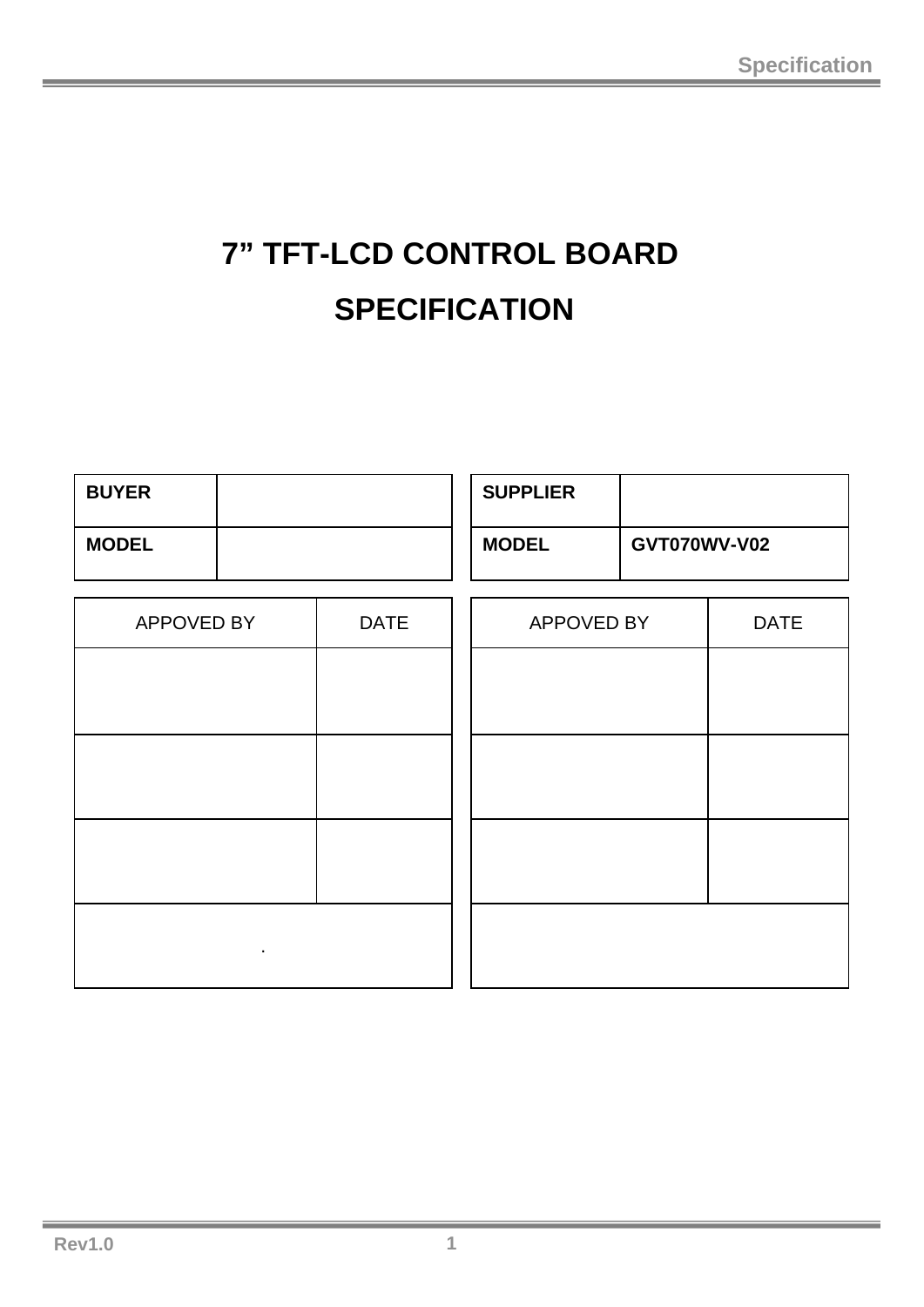# **CONTENTS**

| 1. General Description                                             | $------------(3)$                           |
|--------------------------------------------------------------------|---------------------------------------------|
| 1.1 Description                                                    |                                             |
| 1.2 Feature                                                        |                                             |
| 1.3 Applications                                                   |                                             |
| 2. Block Diagram                                                   | -------------------- (4)                    |
| 3. Absolute Maximum Ratings                                        | -------------------- (5)                    |
| 4. Electrical Characteristics                                      | $-$ - - - - - - - - - - - - - - - - - - (5) |
| 5. In / Out Interface Signal Pin assignment ------------------ (6) |                                             |
| 6. Dimension & Picture                                             |                                             |
| 7. VGA Mode Table                                                  | -------------------- ( 9 )                  |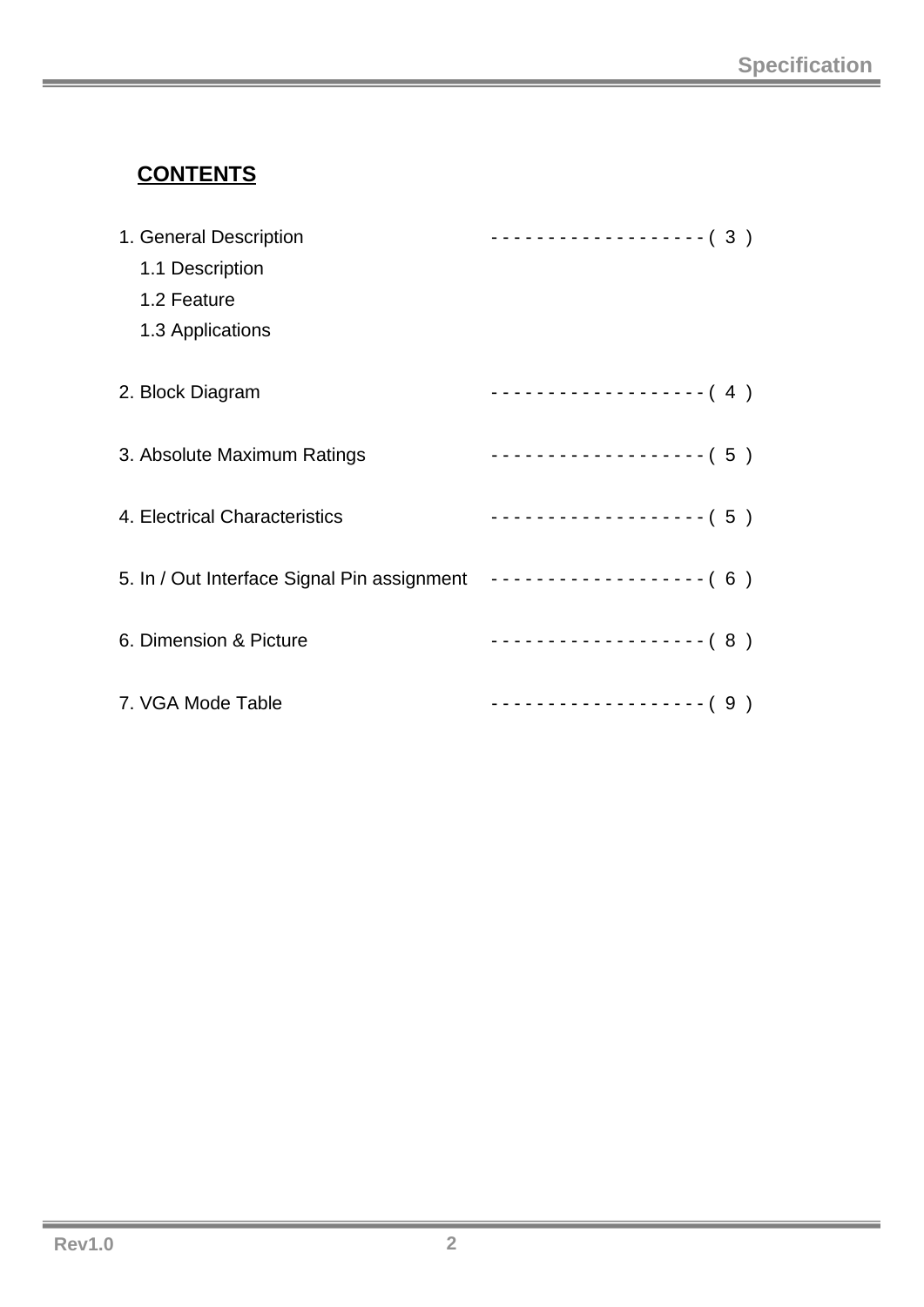## **1. GENERAL DESCRIPTION**

#### **1.1 DESCRIPTION**

This Control Board is the PCB for driving of **WVGA** (800\*480 pixels) TFT-LCD panel. Customer can use the **VGA** input signal. This model is composed of ADC, scaler for driving of the TFT-LCD and **LED driver** for the LED backlight.

### **1.2 FEATURES**

- Analog RGB (up to WXGA) input
- CVBS, S-VIDEO input
- 1ch, 8 bits TTL output
- Support Panel : LTP700WV-F01, LTE700WQ-F02 (Samsung)
- 3.3V LCD power
- LED Driver On-Board
- 12VDC power input
- Auto Power Off : Power off automatically after about 30 seconds when no signal input.

### **1.3 APPLICATIONS**

- Display terminals for PC application products
- Monitors for Home Automation
- Notebook PC, Tablet PC and Web Pad
- Monitors for Industrial machine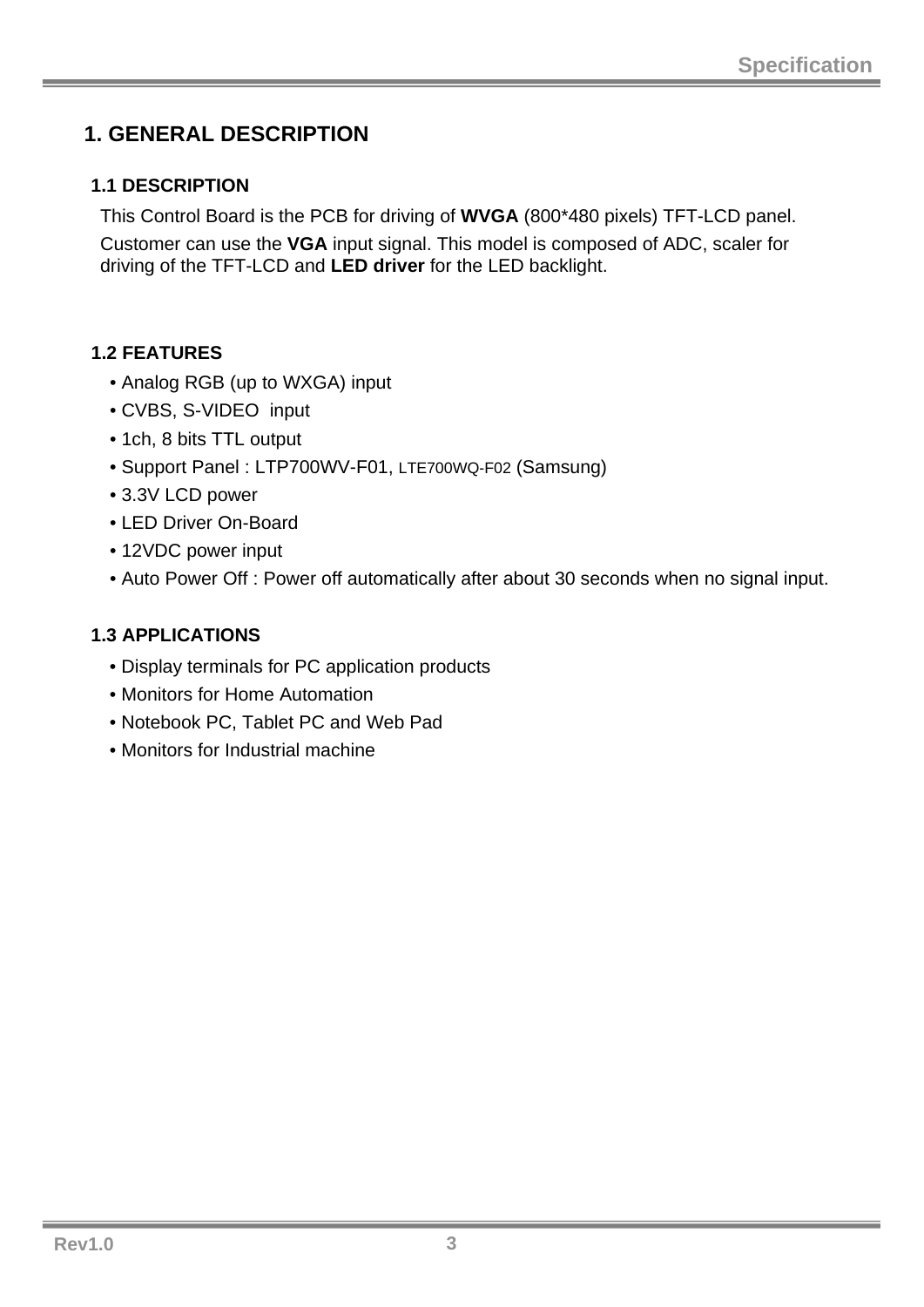## **2. Block Diagram**

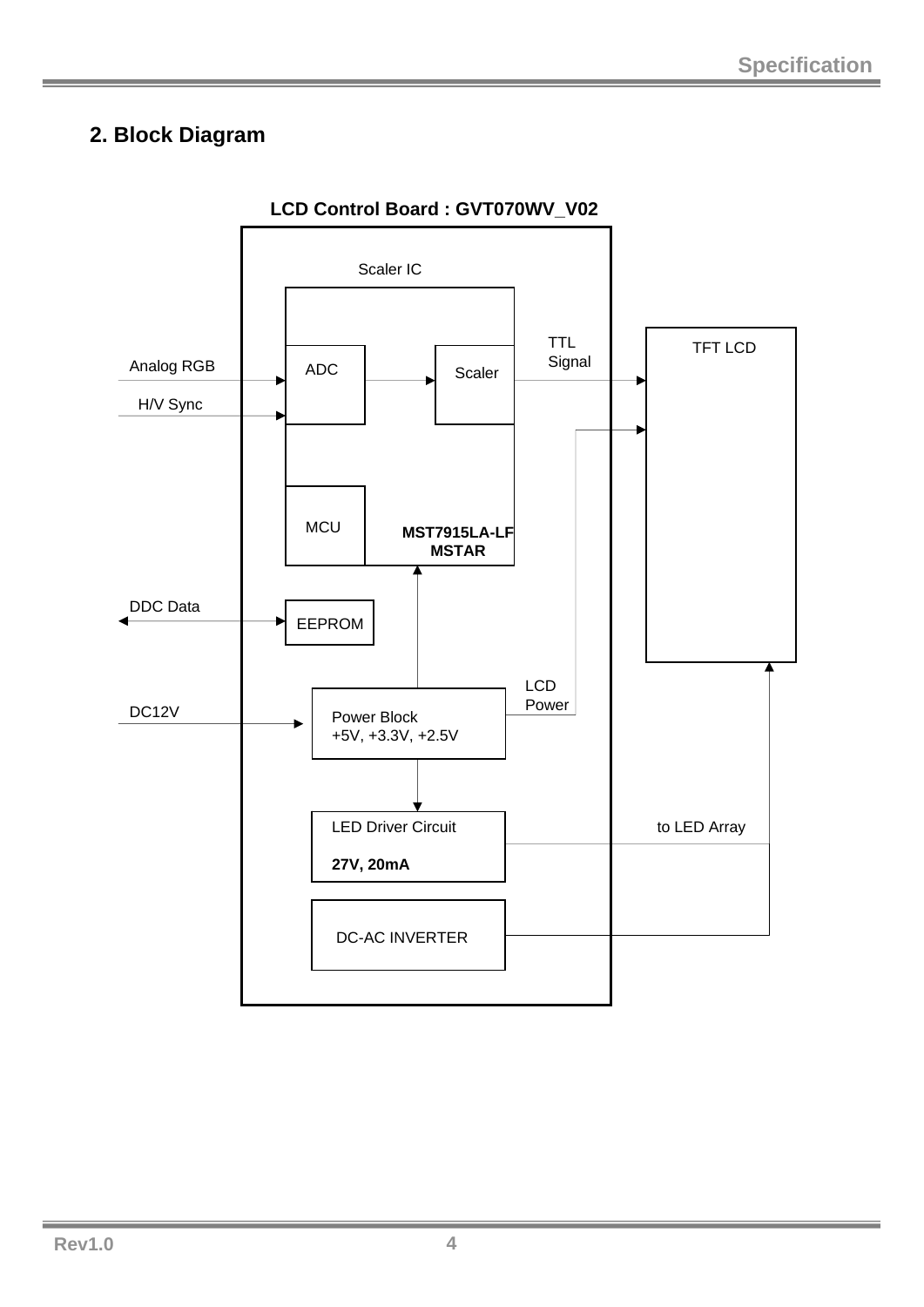| <b>Item</b>           | <b>Symbol</b> | Min.   | Max. | <b>Unit</b>  | <b>Note</b> |
|-----------------------|---------------|--------|------|--------------|-------------|
| Input Voltage         | $V_{IN}$      | $-0.3$ | 13.2 |              |             |
| Storage temperature   | <b>STG</b>    | $-30$  | 85   | $^{\circ}$ C |             |
| Operating temperature | <b>OPR</b>    |        | 65   | $^{\circ}$ C |             |

## **3. Absolute Maximum Ratings**

## **4. Electrical Characteristics**

|                     | <b>Item</b>                 | Sym.        | Min. | Typ. | Max. | <b>Unit</b> | <b>Note</b> |
|---------------------|-----------------------------|-------------|------|------|------|-------------|-------------|
|                     | Input Voltage               | $V_{IN}$    | 11.4 | 12.0 | 12.6 | V           |             |
|                     | <b>Input Current</b>        | $I_{IN}$    | ۰    | 230  | ۰    | (1)<br>mA   |             |
|                     | Video                       | $V_{RGB}$   |      | 0.7  | 1    | $Vp-p$      | (2)         |
|                     | Sync                        | $V_{SYNC}$  |      | 5.0  |      | V           |             |
|                     |                             | $V_{HIGH}$  | 2.4  | ۰    |      | V           |             |
| Analog RGB<br>Input | Sync Level                  | $V_{LOW}$   |      | ۰    | 0.8  | V           |             |
|                     | <b>Horizontal Frequency</b> | $f_H$       | 30   |      | 50   | <b>KHz</b>  |             |
|                     | <b>Vertical Frequency</b>   | $f_V$       | ٠    | 60   | ۰    | Hz          |             |
|                     | <b>Pixel Frequency</b>      | $f_{\rm p}$ |      |      | 90   | <b>MHz</b>  |             |

Note

(1) Red, Green or Blue pattern

(2) Impedance Resistance 75ohm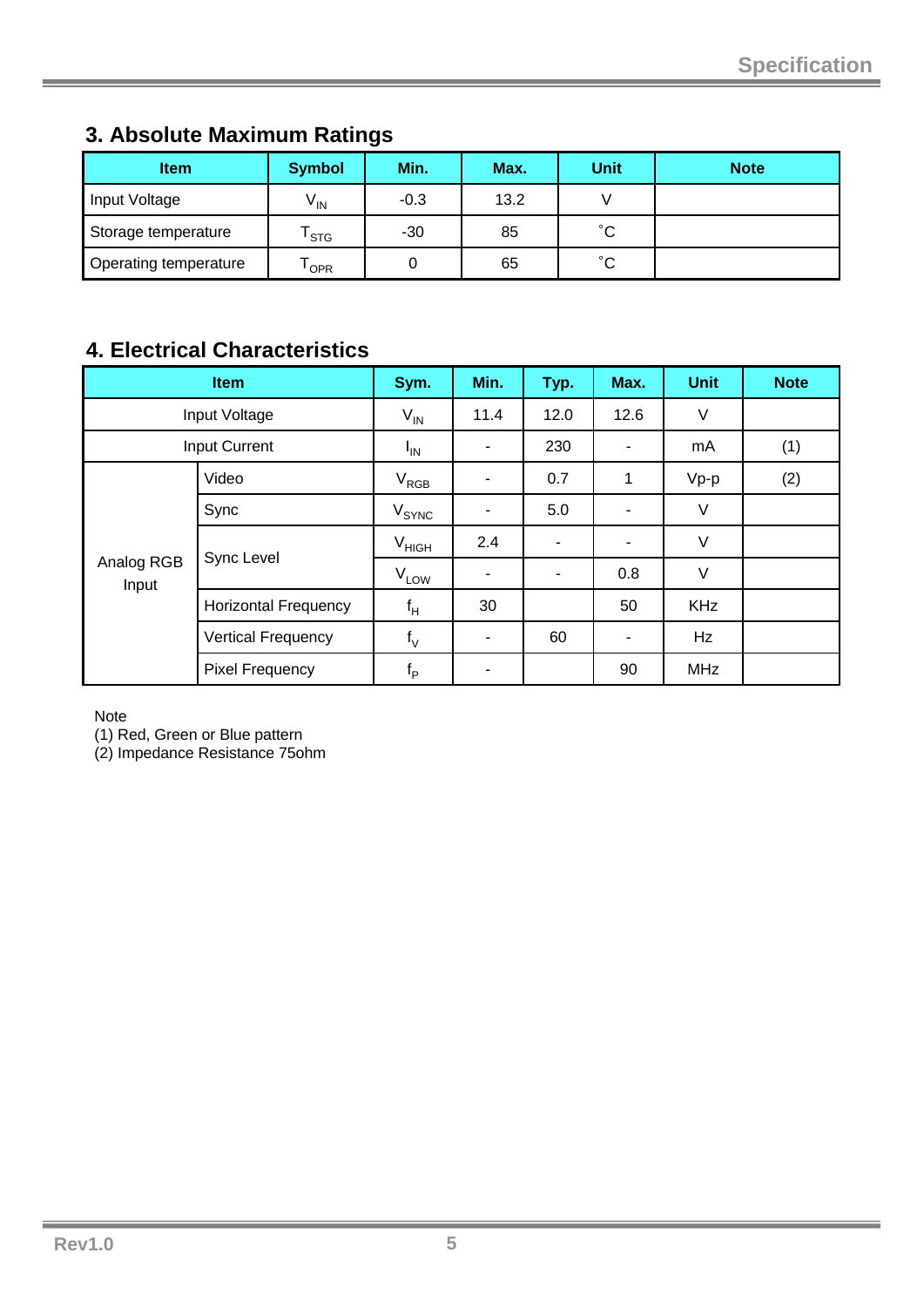## **5. In / Out Interface Signal Pin assignment**

#### **Analog RGB Input (CON1) ( Connector : 2.54x2.54-2x8 Pin Header)**

| Pin<br>No.     | <b>Signal</b> | <b>Description</b>      | Pin<br>No. | <b>Signal</b> | <b>Description</b>    |
|----------------|---------------|-------------------------|------------|---------------|-----------------------|
| 1              | <b>RED</b>    | Analog Red Data Input   | 9          | <b>NC</b>     | Open                  |
| 2              | <b>GREEN</b>  | Analog Green Data Input | 10         | <b>GND</b>    | Ground                |
| 3              | <b>BLUE</b>   | Analog Blue Data Input  | 11         | <b>NC</b>     | Open                  |
| 4              | <b>GND</b>    | Ground                  | 12         | <b>SCL</b>    | DDC Data              |
| 5              | <b>GND</b>    | Ground                  | 13         | <b>HSYNC</b>  | Horizontal Sync Input |
| 6              | <b>GND</b>    | Ground                  | 14         | <b>VSYNC</b>  | Vertical Sync Input   |
| $\overline{7}$ | <b>GND</b>    | Ground                  | 15         | <b>SDA</b>    | <b>DDC Clock</b>      |
| 8              | <b>GND</b>    | Ground                  | 16         | <b>GND</b>    | Ground                |

#### **Analog RGB Input (CN102) ( Connector : 12505WR-15, YEONHO)**

| Pin<br>No. | <b>Signal</b> | <b>Description</b>      | Pin<br>No. | <b>Signal</b> | <b>Description</b>     |
|------------|---------------|-------------------------|------------|---------------|------------------------|
| 1          | <b>PWR</b>    | Power Supply(+12V)      | 9          | <b>BLUE</b>   | Analog Blue Data Input |
| 2          | <b>PWR</b>    | Power Supply            | 10         | <b>GND</b>    | Ground                 |
| 3          | <b>GND</b>    | Ground                  | 11         | <b>HSYNC</b>  | Horizontal Sync Input  |
| 4          | <b>GND</b>    | Ground                  | 12         | <b>VSYNC</b>  | Vertical Sync Input    |
| 5          | <b>RED</b>    | Analog Red Data Input   | 13         | <b>GND</b>    | Ground                 |
| 6          | <b>GREEN</b>  | Analog Green Data Input | 14         | <b>NC</b>     | Open                   |
| 7          | <b>GREEN</b>  | Analog Green Data Input | 15         | <b>NC</b>     | Open                   |
| 8          | <b>GND</b>    | Ground                  |            |               |                        |

#### **VIDEO Input (CN101) ( Connector : 12505WR-15, YEONHO)**

| Pin<br>No. | <b>Signal</b> | <b>Description</b>  | Pin<br>No. | <b>Signal</b> | <b>Description</b>  |
|------------|---------------|---------------------|------------|---------------|---------------------|
| 1          | <b>GND</b>    | Ground              | 7          | <b>CVBS</b>   | <b>VIDEO SIGNAL</b> |
| 2          | <b>GND</b>    | Ground              | 8          | <b>GND</b>    | Ground              |
| 3          | $S-Y$         | Y SIGNAL of S-VIDEO | 9          | <b>GND</b>    | Ground              |
| 4          | <b>GND</b>    | Ground              | 10         | <b>GND</b>    | Ground              |
| 5          | $S-C$         | C SIGNAL of S-VIDEO | 11         | <b>PWR</b>    | Power Supply(+12V)  |
| 6          | <b>GND</b>    | Ground              | 12         | <b>PWR</b>    | Power Supply(+12V)  |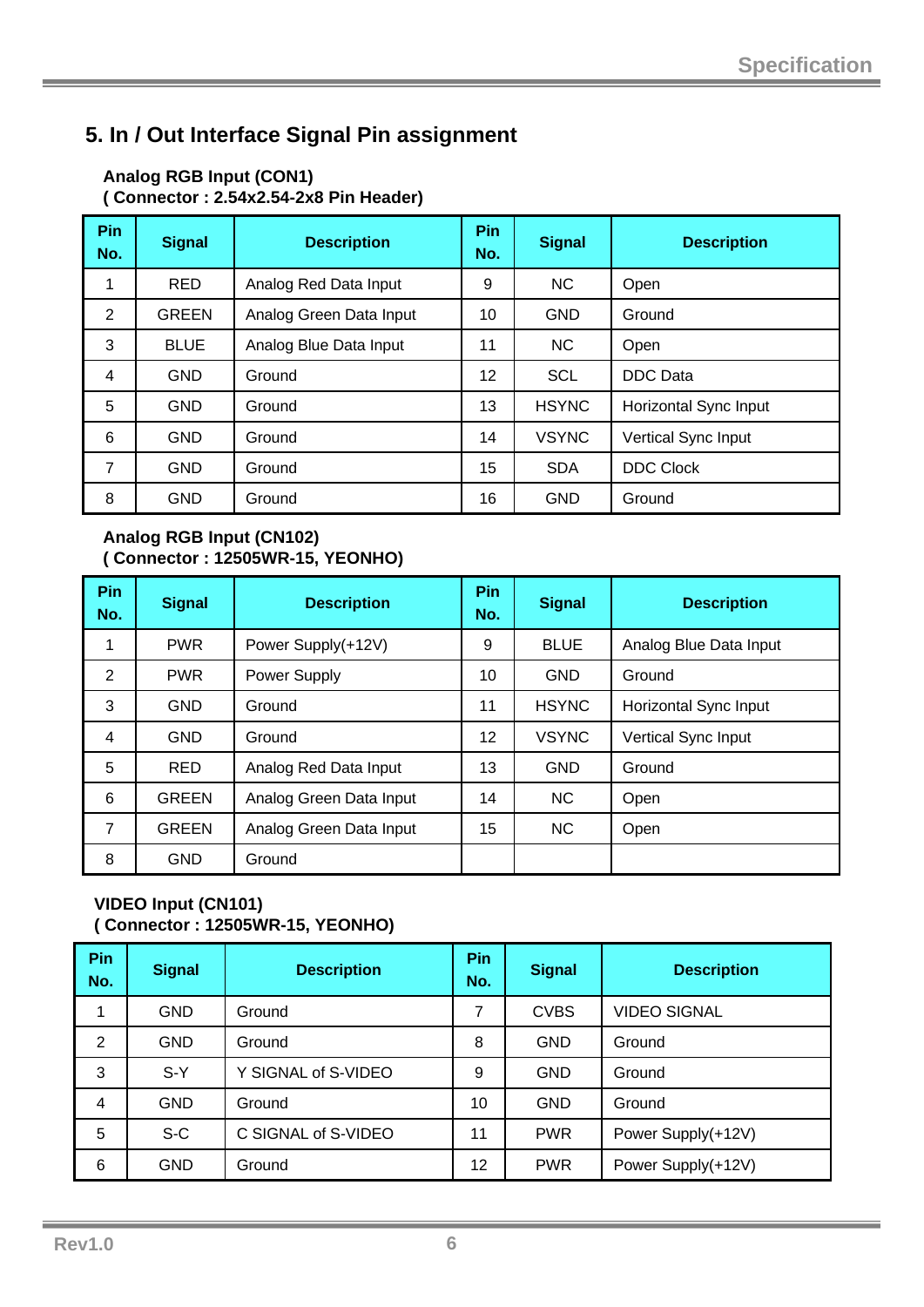#### **Power Input (CN304) (Connector : SMW200-02, YEONHO)**

| Pin No. | <b>Signal</b> | <b>Description</b>  |
|---------|---------------|---------------------|
|         | <b>GND</b>    | Ground              |
|         | $+12V$        | <b>Power Supply</b> |

#### **LED Driver Output (CN302) for LED Array (Connector : 04-6298-006-000-883, Kyocera-ELCO)**

| Pin No. | <b>Signal</b> | <b>Description</b>      |
|---------|---------------|-------------------------|
|         | GND           | Ground                  |
| 2       | $+27V$        | <b>LED Power Supply</b> |
| 3       | GND           | Ground                  |
| 4       | $+27V$        | <b>LED Power Supply</b> |
| 5       | <b>GND</b>    | Ground                  |
| հ       | $+27V$        | <b>LED Power Supply</b> |

#### **TTL output (CN104) for TFT-LCD interface (Connector :05002HR-40A02, YEONHO)**

| Pin<br>No.     | <b>Signal</b>  | <b>Description</b>   | <b>Pin</b><br>No. | <b>Signal</b>  | <b>Description</b>       |
|----------------|----------------|----------------------|-------------------|----------------|--------------------------|
| 1              | <b>NC</b>      | No Connect           | 21                | G7             | Green data (MSB)         |
| $\overline{2}$ | <b>NC</b>      | No Connect           | 22                | G <sub>6</sub> | Green data               |
| 3              | <b>GND</b>     | Ground               | 23                | G <sub>5</sub> | Green data               |
| 4              | <b>GND</b>     | Ground               | 24                | G4             | Green data               |
| 5              | <b>NC</b>      | No Connect           | 25                | G <sub>3</sub> | Green data               |
| 6              | <b>NC</b>      | No Connect           | 26                | G <sub>2</sub> | Green data               |
| $\overline{7}$ | DE             | Data Enable          | 27                | G <sub>1</sub> | Green data               |
| 8              | <b>VSYNC</b>   | <b>Vertical Sync</b> | 28                | G <sub>0</sub> | Green data (LSB)         |
| 9              | <b>HSYNC</b>   | Horizontal Sync      | 29                | R7             | Red data (MSB)           |
| 10             | <b>PON</b>     | LCD Power On / Off   | 30                | R <sub>6</sub> | Red data                 |
| 11             | <b>DCLK</b>    | Dot Clock            | 31                | R <sub>5</sub> | Red data                 |
| 12             | <b>GND</b>     | Ground               | 32                | R <sub>4</sub> | Red data                 |
| 13             | <b>B7</b>      | Blue data (MSB)      | 33                | R <sub>3</sub> | Red data                 |
| 14             | B <sub>6</sub> | Blue data            | 34                | R <sub>2</sub> | Red data                 |
| 15             | <b>B5</b>      | Blue data            | 35                | R <sub>1</sub> | Red data                 |
| 16             | <b>B4</b>      | Blue data            | 36                | R <sub>0</sub> | Red data (LSB)           |
| 17             | B <sub>3</sub> | Blue data            | 37                | <b>VDD</b>     | LCD Power Supply (+3.3V) |
| 18             | <b>B2</b>      | Blue data            | 38                | <b>VDD</b>     | LCD Power Supply (+3.3V) |
| 19             | <b>B1</b>      | Blue data            | 39                | <b>GND</b>     | Ground                   |
| 20             | B <sub>0</sub> | Blue data (LSB)      | 40                | <b>GND</b>     | Ground                   |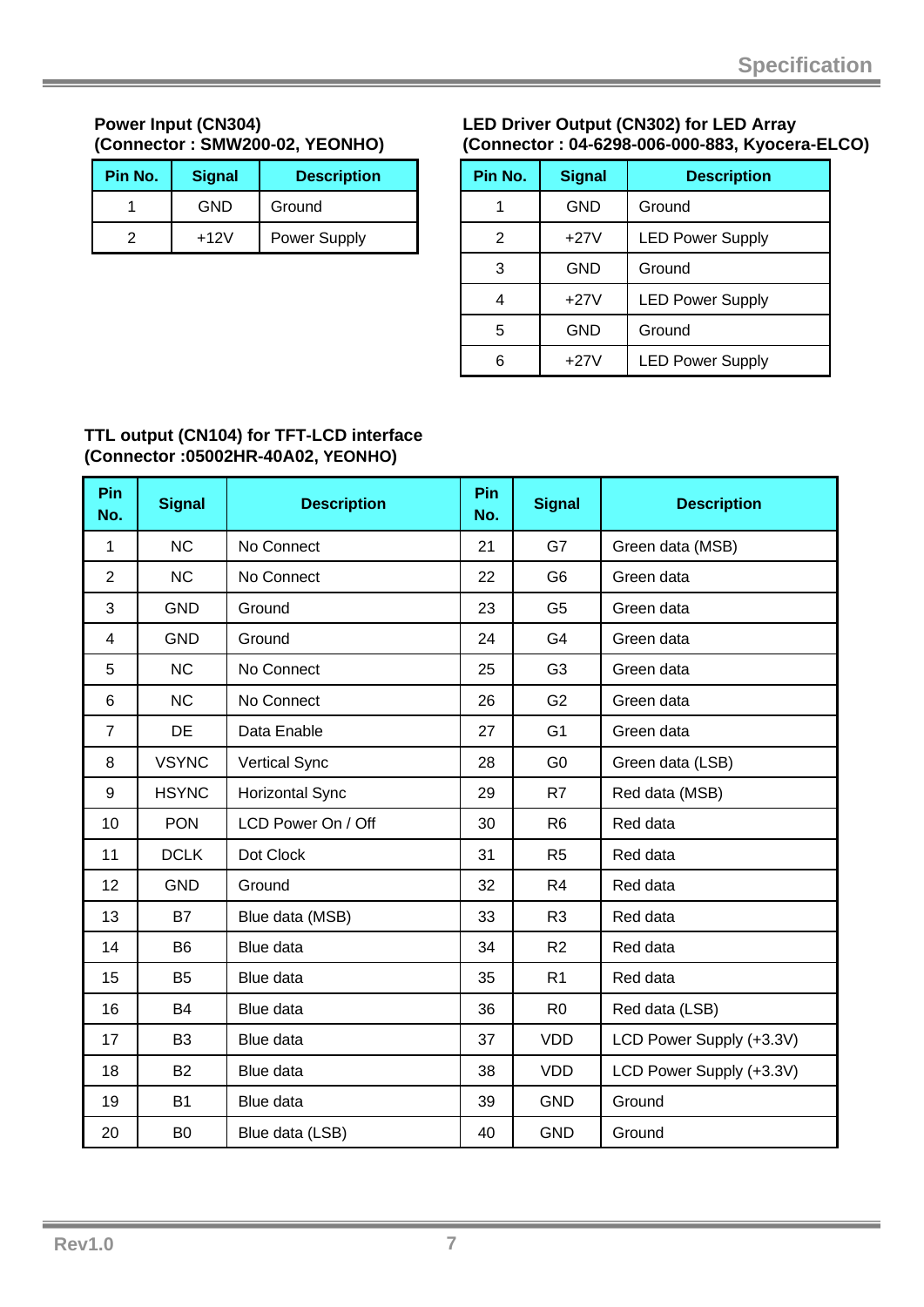## **6. Dimension & Picture**